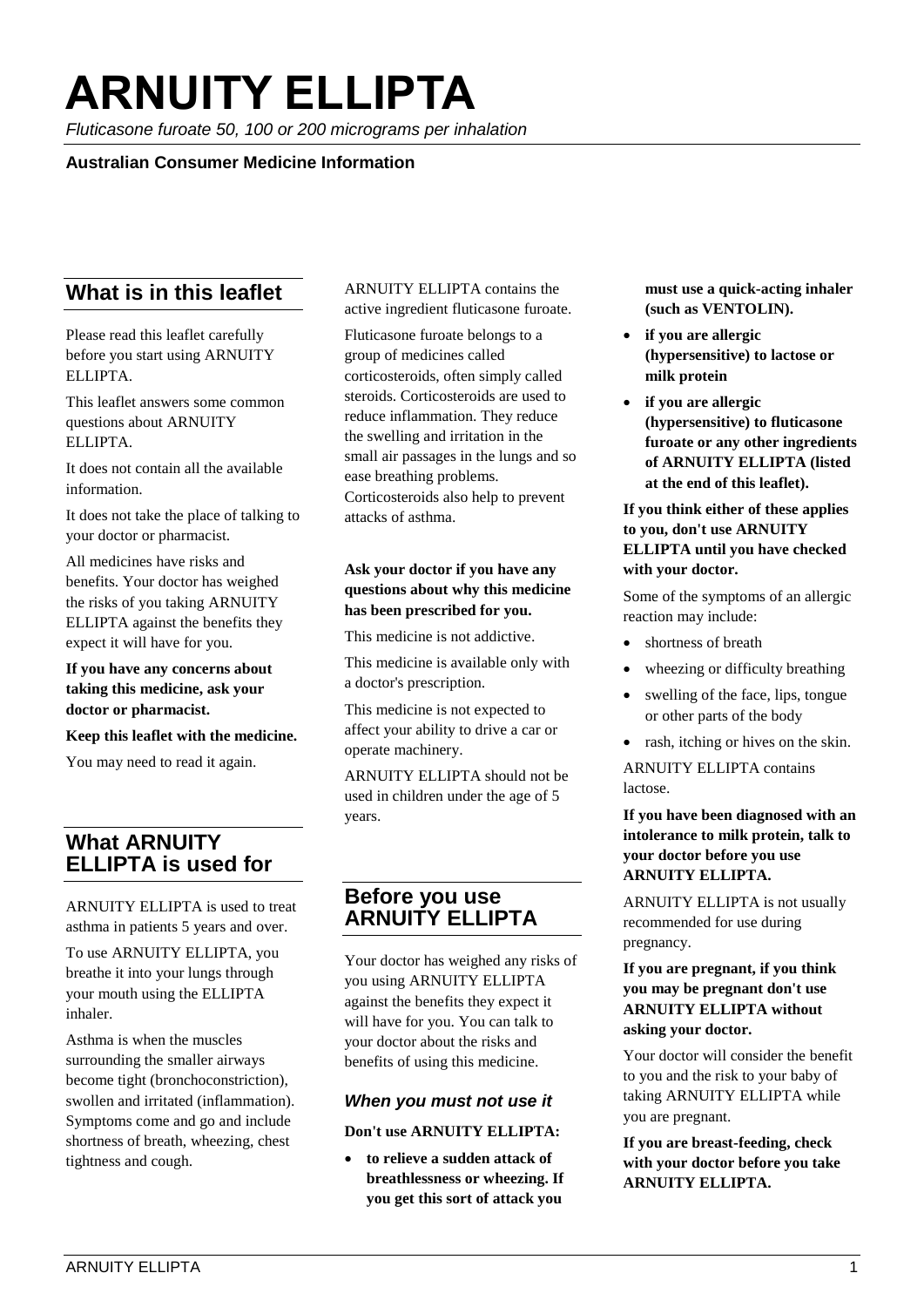It is not known whether the ingredients of ARNUITY ELLIPTA can pass into breast milk.

#### **Do not give this medicine to a child under the age of 5 years.**

Safety and effectiveness in children younger than 5 years has not been established.

#### **Do not take this medicine after the expiry date printed on the pack or if the packaging is torn or shows signs of tampering.**

If it has expired or is damaged, return it to your pharmacist for disposal.

**If you are not sure whether you should start taking this medicine, talk to your doctor.** 

## *Before you start to use it*

Your doctor should give you a personal Action Plan to help manage your asthma. This plan will include what medicines to take regularly to control your asthma, as well as what "reliever" medicines to use when you have sudden attacks of breathlessness or wheezing.

#### **Ask your doctor or pharmacist if you have any questions about your Action Plan.**

**Talk to your doctor before you use ARNUITY ELLIPTA if you:**

- **have liver disease, as you may be more likely to have side effects, and your doctor may need to lower your dose. ARNUITY ELLIPTA is not recommended for use in children under 12 years of age with liver disease.**
- **are being or have ever been treated for tuberculosis (TB) or pneumonia**
- **have eye problems such as glaucoma or cataracts**
- **have weak bones (osteoporosis)**
- **have any long-standing or untreated infections or have recently been exposed to chickenpox or measles or been around anyone who has chickenpox or measles.**

#### **Check with your doctor before you use ARNUITY ELLIPTA if you think any of these apply to you.**

#### **Tell your doctor if you are pregnant or plan to become pregnant or are breast-feeding.**

Your doctor can discuss with you the risks and benefits involved.

## *Taking other medicines*

**Tell your doctor or pharmacist if you are taking any other medicines, including any that you get without a prescription from your pharmacy, supermarket or health food shop. This should include all of the medicines that you are using for your asthma.**

Medicines which are similar to ARNUITY ELLIPTA should not be used together as an overdose may result.

Some medicines may affect how ARNUITY ELLIPTA works, or make it more likely that you'll have side effects. These include:

- ketoconazole, to treat fungal infections
- ritonavir, to treat viral infections.

Your doctor and pharmacist have more information on medicines to be careful with or avoid while taking this medicine.

If you are currently on oral or injectable corticosteroids for asthma, please do not stop taking these medicines suddenly without talking to your doctor first.

# **How to use ARNUITY ELLIPTA**

**Follow all directions given to you by your doctor or pharmacist carefully.**

**If you do not understand the instructions in the user leaflet, ask your doctor or pharmacist for help.**

#### *How much to use*

**Always use ARNUITY ELLIPTA exactly as your doctor has told you. Check with your doctor, nurse or pharmacist if you're not sure.**

• **Adults and adolescents (aged 12 years and over:**

The usual recommended dose of ARNUITY ELLIPTA for asthma is one inhalation of 100 micrograms of fluticasone furoate once daily at the same time each day.

If you have severe asthma, your doctor may decide that you should use one inhalation of the higher strength ARNUITY ELLIPTA inhaler (200 micrograms fluticasone furoate).

If you have liver disease, your doctor may decide that the maximum dose you should use is one inhalation of the l00 micrograms strength of the ARNUITY ELLIPTA inhaler, once daily at the same time each day.

• **Children (aged 5 to less than 12 years):**

The usual dose of ARNUITY ELLIPTA for asthma is one inhalation of 50 micrograms of fluticasone furoate once daily at the same time each day.

ARNUITY ELLIPTA is not recommended for children less than 5 years of age. ARNUITY ELLIPTA has not been tested in children in this age group.

Your doctor will assess your asthma at regular intervals to ensure that you are receiving the dose most suitable to the severity of your asthma.

## *How to use the inhaler*

#### **The full instructions for using ARNUITY ELLIPTA are given on a leaflet inside the pack.**

ARNUITY ELLIPTA is ready to use straight away. No preparation or checks of the inhaler are required.

**Do not open ARNUITY ELLIPTA until you are ready to take a dose.**

**After using ARNUITY ELLIPTA, you may clean the mouthpiece,**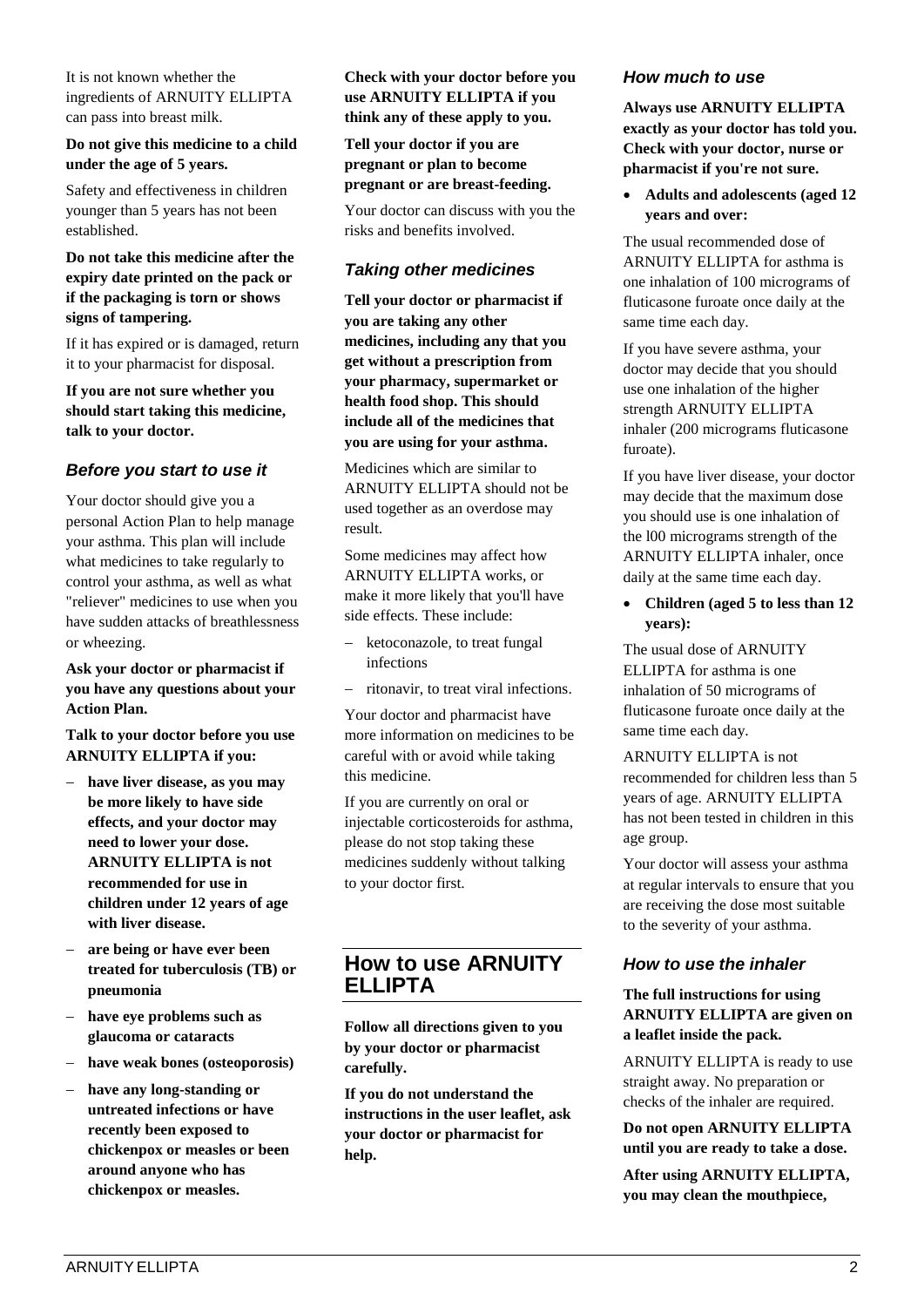#### **using a dry tissue, before you close the cover. Do not immerse ARNUITY ELLIPTA in water.**

## *When to use it*

## **Use ARNUITY ELLIPTA regularly.**

It is very important that you use ARNUITY ELLIPTA every day, as instructed by your doctor. This will help to keep you free of symptoms throughout the day and night.

If you feel you are getting breathless or wheezy more often than normal, or if you are using your quick-acting inhaler more than usual, see your doctor.

## *How long to use it*

#### **Don't stop ARNUITY ELLIPTA without medical advice.**

**Use ARNUITY ELLIPTA for as long as your doctor recommends. It will only be effective as long as you are using it. Don't stop unless your doctor advises you to, even if you feel better.**

# *If you forget to take it*

**If it is almost time for your next dose, skip the dose you missed and use your next dose when you are meant to. Otherwise, use it as soon as you remember, then go back to using it as you would normally.**

**Don't take an extra dose to make up for a missed dose.**

**If you are not sure what to do, ask your doctor or pharmacist.**

**If you become wheezy or breathless, or develop any other symptoms of an asthma attack, use your quick-acting inhaler (e.g. VENTOLIN), then seek medical advice.**

**If you have trouble remembering to take your medicine, ask your pharmacist for some hints.**

## *If you take too much (overdose)*

**In Australia, immediately telephone your doctor or the Poisons Information Centre (telephone 13 11 26) for advice, if you think that you or anyone else may have taken too much ARNUITY ELLIPTA. Do this even if there are no signs of discomfort or poisoning.**

If you accidentally take a larger dose of ARNUITY ELLIPTA than your doctor has instructed, you may notice that your heart is beating faster than usual, you feel shaky or have a headache.

If you have used larger doses than instructed for a long period of time, it is particularly important that you ask your doctor or pharmacist for advice. This is because larger doses of ARNUITY ELLIPTA may reduce the amount of steroid hormones produced naturally by your body.

# **While you are using ARNUITY ELLIPTA**

## *Things you must do*

**If you have an Action Plan for your asthma that you have agreed with your doctor, follow it closely at all times.**

**Contact your doctor if you experience a change in your vision.**

**If you are about to be started on any new medicine, remind your doctor and pharmacist that you are taking ARNUITY ELLIPTA.** 

**Tell any other doctors, dentists, and pharmacists who treat you that you are taking this medicine.** 

**If you are going to have surgery, tell the surgeon or anaesthetist that you are taking this medicine.** 

**If you become pregnant while taking this medicine, tell your doctor immediately.** 

**Keep all of your doctor's appointments so that your progress can be checked.** 

## *Things you must not do*

**Do not take ARNUITY ELLIPTA to treat any other complaints unless your doctor tells you to.** 

**Do not give your medicine to anyone else, even if they have the same condition as you.** 

**Do not stop taking your medicine or lower the dosage without checking with your doctor.** 

**Do not take any other medicines for your breathing problems without checking with your doctor.**

## *Things to be careful of*

**This medicine is not expected to affect your ability to drive a car or operate machinery. It is prudent to be careful with driving or operating machinery until you know how ARNUITY ELLIPTA affects you.** 

# **Side effects**

Like all medicines, ARNUITY ELLIPTA can cause side effects, although not everybody gets them. To reduce the chance of side effects, your doctor will prescribe the lowest effective dose of ARNUITY ELLIPTA to control your asthma.

**If your breathing or wheezing gets worse straight after using ARNUITY ELLIPTA, stop using it and get medical help immediately.**

**Do not be alarmed by the following lists of side effects. You may not experience any of them.**

**Ask your doctor or pharmacist to answer any questions you may have.**

# *Very Common side effects*

These may affect more than 1 in 10 people: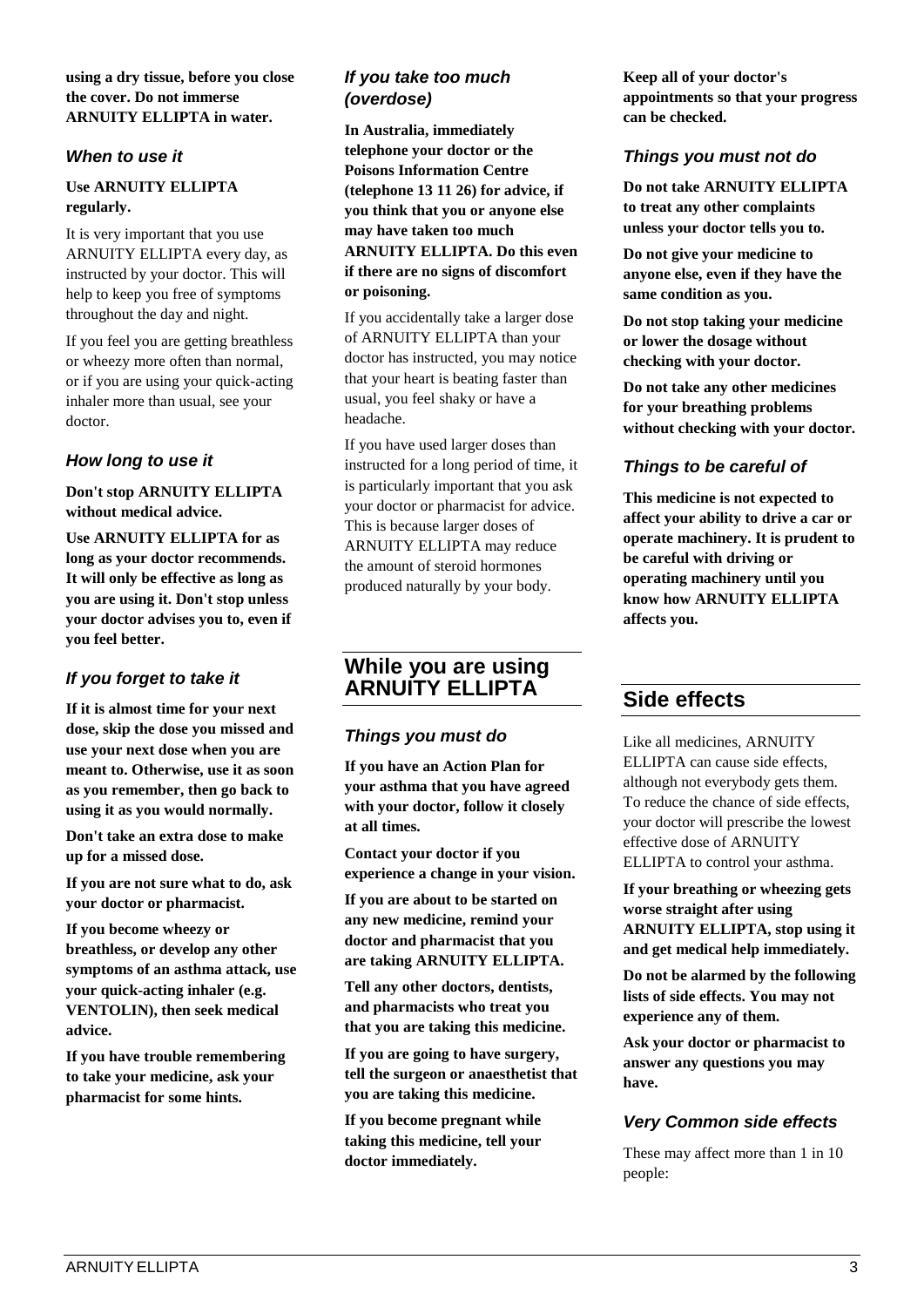- headache
- runny nose.

## *Common side effects*

These may affect up to 1 in 10 people:

• sore, raised patches in the mouth or throat caused by a fungal infection (candidiasis). Rinsing your mouth out with water immediately after using ARNUITY ELLIPTA may help stop this side effect developing.

#### **You must tell your doctor if you have any of the following symptoms while taking ARNUITY ELLIPTA:**

- inflammation of the lungs (bronchitis)
- infection of the nose sinuses or throat
- flu (influenza)
- pain and irritation in the back of the mouth and throat
- inflammation of the sinuses
- itchy, runny or blocked nose
- cough
- high temperature (fever)
- back pain.

**If you think you are having an allergic reaction to ARNUITY ELLIPTA, stop using this medicine and tell your doctor immediately or go to the accident and emergency department at your nearest hospital. Symptoms of an allergic reaction usually include some or all of the following:**

- **wheezing**
- **swelling of the lips/mouth, tongue or throat**
- **difficulty in breathing**
- **hay fever**
- **lumpy rash ("hives")**
- **fainting.**

**It is possible that some people particularly those taking higher doses of ARNUITY ELLIPTA for**  **a long time, may rarely suffer from the following side effects:**

- **Rounded face**
- **Loss of bone density**
- **Eye problems (e.g. cataract, glaucoma)**
- **Slowing of growth in children and adolescents. It is unclear what, if any, difference this makes to a child's final height.**

**If you get any side effects, talk to your doctor, pharmacist or nurse. This includes any possible side effects not listed in this leaflet.**

# **After using ARNUITY ELLIPTA**

## *Storage*

**Do not use ARNUITY ELLIPTA after the expiry date shown on the pack.**

**Store in the original package container in order to protect from moisture and do not open the foil lid until ready to inhale for the first time.** 

**Safely throw away ARNUITY ELLIPTA one month after you open the foil tray or when the counter reads "0", whichever comes first. Write the date the inhaler should be discarded on the label in the space provided. The date should be added as soon as the inhaler has been removed from the tray.**

**Keep your inhaler in a cool dry place where the temperature stays below 30°C.** 

**If you store in a refrigerator, allow the inhaler to return to room temperature for at least an hour before use.**

**Do not store ARNUITY ELLIPTA or any other medicine in the bathroom or near a sink. Do not leave it on a window sill or in the car.** 

Heat and dampness can destroy some medicines.

#### **Keep it where children cannot reach it.**

A locked cupboard at least one-anda-half metres above the ground is a good place to store medicines.

## *Disposal*

**If your doctor tells you to stop taking this medicine or the expiry date has passed, ask your pharmacist what to do with any medicine that is left over.** 

# **Product description**

## *What it looks like*

ARNUITY ELLIPTA is inhaled through the mouth using the ELLIPTA device. The active substance is in a blister in powder form inside the device. There are either 14 or 30 blisters on the strip, and so each device contains either 14 or 30 doses depending on which pack size you have been given.

The ELLIPTA device itself is a plastic inhaler with a light grey body, a pale orange mouthpiece cover and a dose counter. It is packaged in a foil laminate tray with a peelable foil lid. The tray contains a desiccant sachet, to reduce the moisture in the packaging. Once you have opened the lid of the tray, throw the desiccant away - do not open, eat or inhale it.

## *Ingredients*

The active ingredient in ARNUITY ELLIPTA is fluticasone furoate.

Each dose contains 50, 100 or 200 micrograms of the active ingredient fluticasone furoate. The amount depends on which strength of ARNUITY ELLIPTA you have been given.

ARNUITY ELLIPTA also contains the inactive ingredient lactose monohydrate.